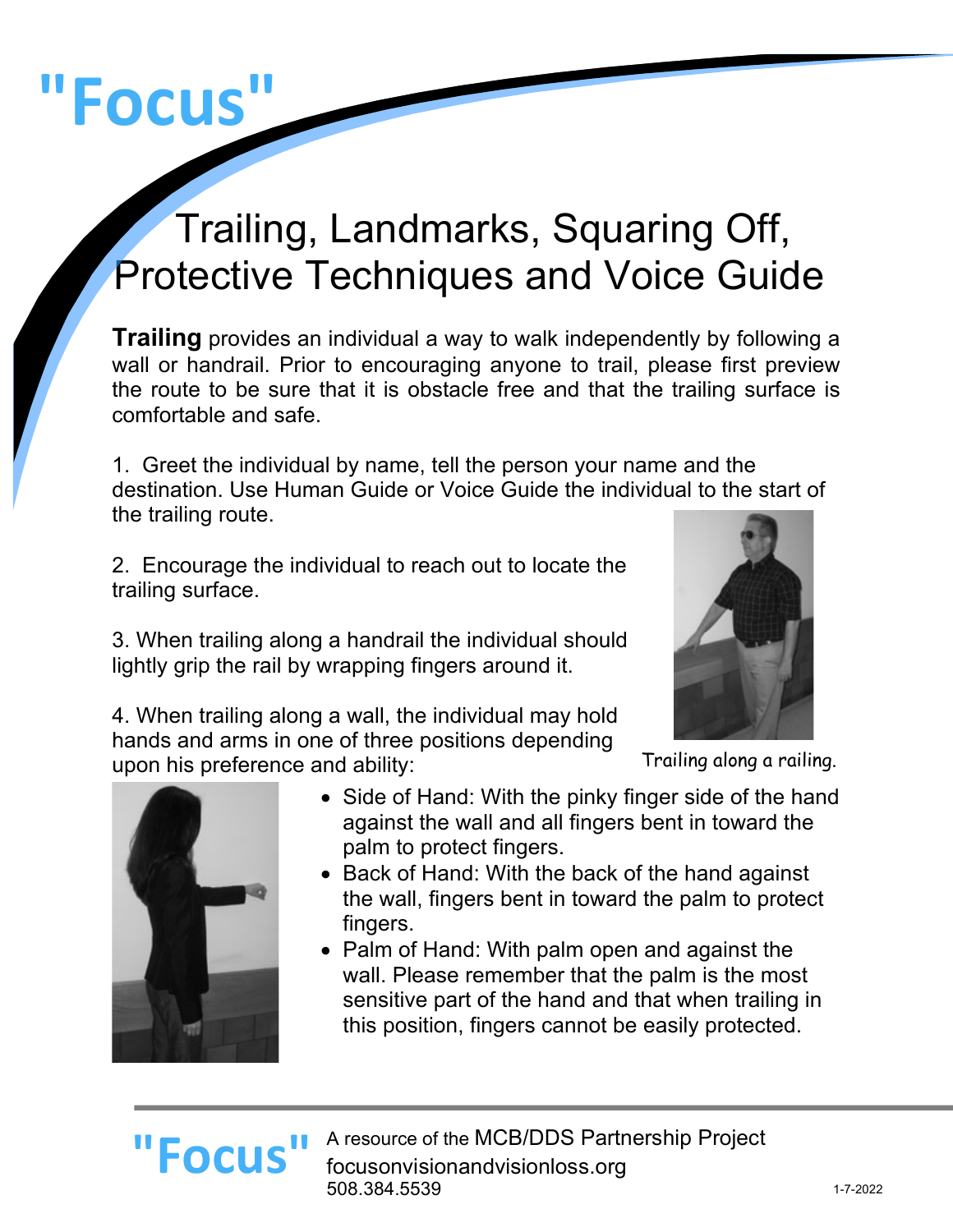#### **Trailing (continued)**

5. Encourage the individual to hold the trailing arm out at waist level and extended as forward as possible along the trailing surface to provide forward protection.

6. Encourage the individual to walk facing forward so that the body is parallel to the trailing surface.

7. Encourage the individual to stand or walk as upright as possible for safety when trailing. See the **Protective Techniques** section below.



**Landmarks** can be used to indicate to the individual where to change direction, make a turn along a specific route or to help maintain orientation.

Tactile landmarks can be fixed objects already located in the environment or those strategically placed along routes where needed. Landmarks are aspects of the environment that are always present. Some examples are doors, windows, fire hydrants, and vending machines.

Sounds and smells can also be used as landmarks although they may not be as reliable. Some examples are the sound of running water, radio, wind chimes, and the hum of a soda machine. Smells from the kitchen can help someone to realize where they are.

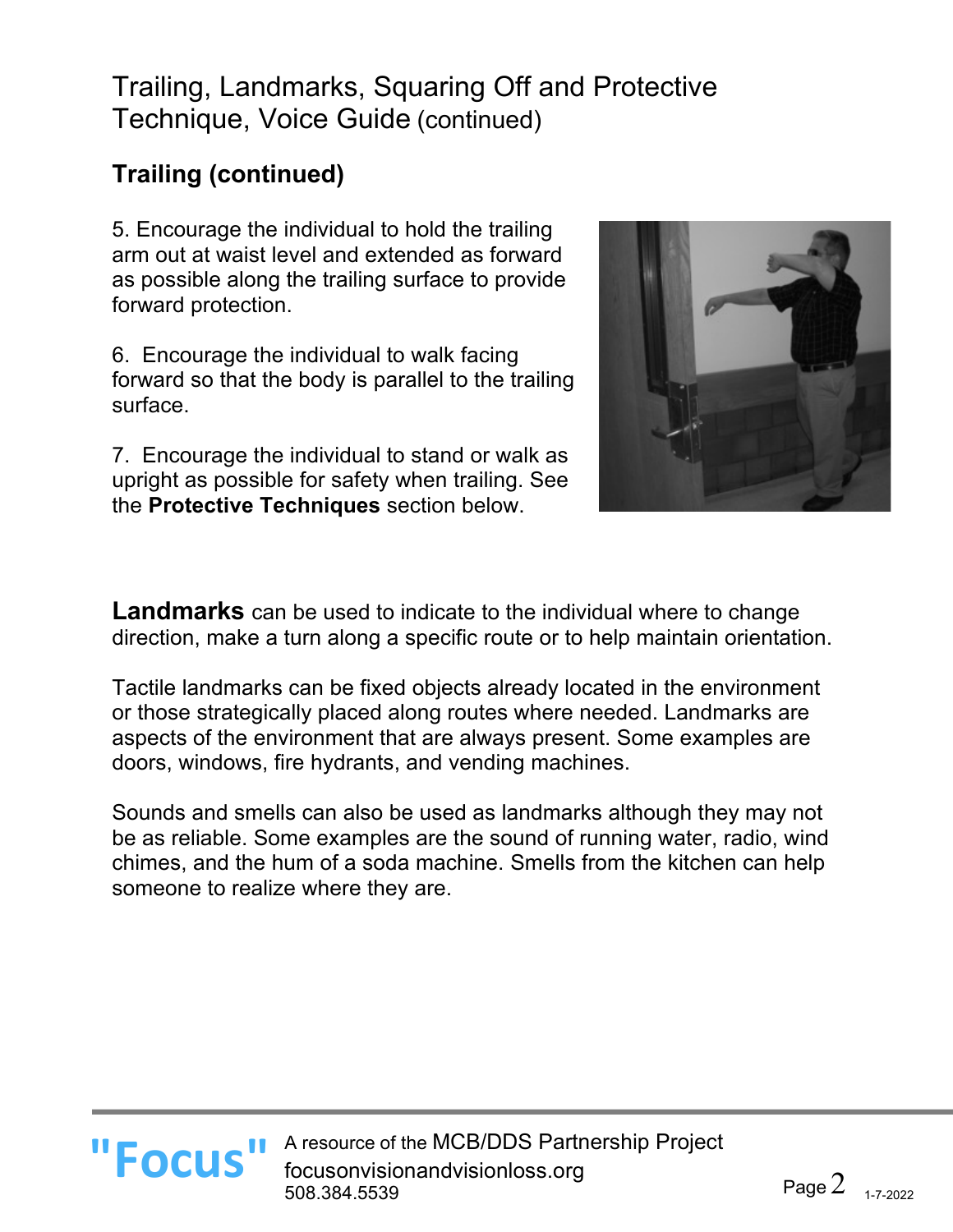**Squaring Off** is a technique that can be used in conjunction with trailing to help a person maintain a straight line of travel when turning or when crossing a hallway.

1. The individual places his back against the wall that he was trailing.

2. To maintain safety while crossing free space, encourage the individual to extend hands and arms out in front when crossing the space to protect the head and torso when walking. See **Protective Techniques**.



**Protective Techniques** should be used when walking through open space or areas with head and/or waist level hazards. Individuals should be monitored for safety at all times when crossing open space. The techniques are listed below in order of most to least protection when used correctly.



#### **Upper Protective Technique**

One hand and arm diagonally in front of the head and neck area, with palm facing out, away from the body.

#### **Lower Protective Technique**

One hand and arm diagonally in front of the waist and lower, with palm facing in, toward the body.

Most protection is offered when Upper and Lower Protective Techniques are used at the same time.

A resource of the MCB/DDS Partnership Project **"Focus "** A resource of the MCB/DDS Partn focusonvisionandvisionloss.org 508.384.5539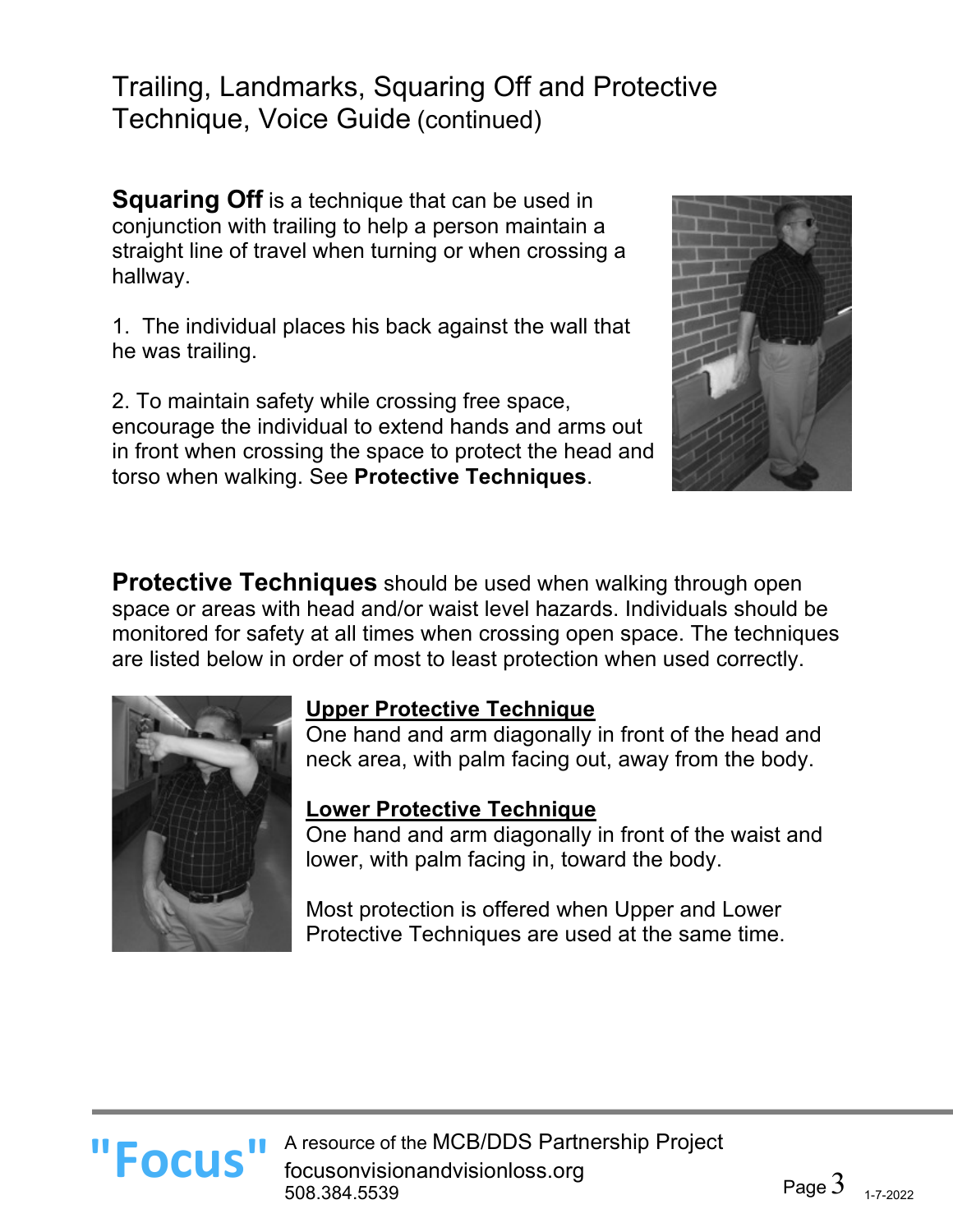#### **Variations of Protective Techniques**

- 1. Both Hands Together With both hands and arms Outstretched and hands clasped together.
- 
- 2. Both Hands Extended With both hands and arms outstretched, palms facing out, fingers extended at head/neck level.
- 3. Object in Hands Holding onto an object for protection so that arms stay in front of the body.
- 4. Hat with Long Brim



Wearing a hat with a long brim such as a baseball cap or visor, offers some forward protection if safe use of hands and arms is limited. The brim may contact the wall before the person, offering limited protection.

A resource of the MCB/DDS Partnership Project **"Focus "** A resource of the MCB/DDS Partn focusonvisionandvisionloss.org 508.384.5539